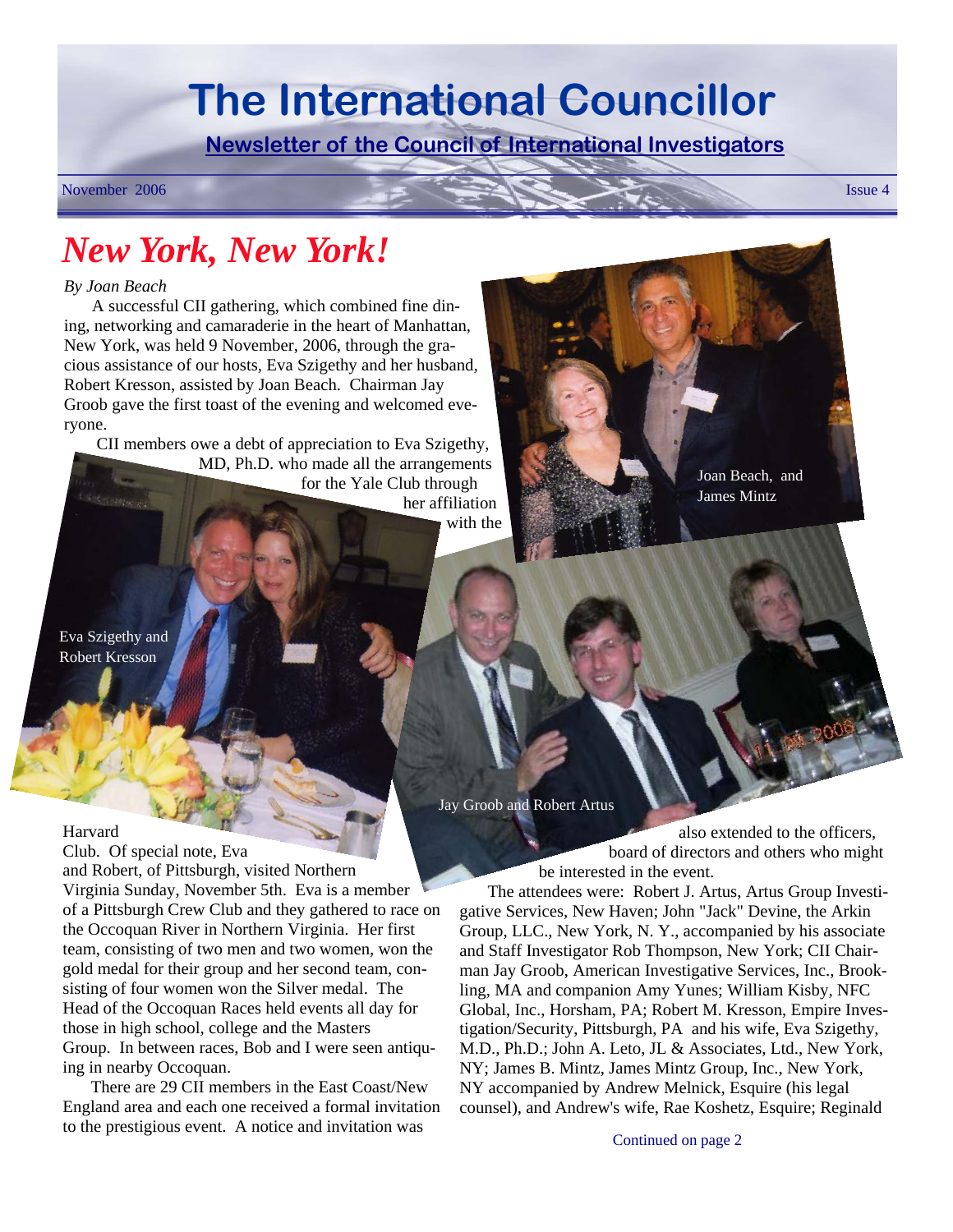## *New York, New York!*

Montgomery, RJ Montgomery Associates, Allendale, NJ and his wife, Antoinette; John "Jack" Burke, Chicago, Illinois - CII Secretary; former Chairman/President Brian King, Toronto, Canada; former Chairman/ President Joan M. Beach, Joan M. Beach, Ltd., Fairfax, VA, accompanied by her Assistant, Sharon Spates, and Staff Investigator (and grandson) Leo Nicholas Burt; and Lois Colley of Colley Due Diligence, Ohio and South Carolina, and her daughter, Lauren Colley.

It was more difficult to get to the dinner for some: Rob Artus drove in from Connecticut and as he passed the Stamford Train Station thought long and hard about catching the train and getting off at Grand Central Station which was across the street from the Yale Club. Rob has assured me that he and his wife will attend the Chicago meetings - they have 3 small children and could not arrange for a sitter.

 What should have been a 38 minute drive turned into a 2.5 hour journey due to traffic for Reggie and Antoinette Montgomery, who also drove in from New Jersey to the Yale Club.

Brian King was delivered an awesome toast to everyone who came and spoke about the history and sense of family the association has had over the years. His wife was planning to attend but their son was involved in a sports event.

Jay Groob and his son com-



**William Kisby, NFC Global Inc.** 

Continued on page 3



**GLOBAL INVESTIGATIONS Business Adress:** 

> Phone: +49-171-410 74 11 E-Mail: fritz.cii-berlin@web.de

Detectiv-Consulting-International GmbH - Your Fast Source In Europe -Managing Director Juergen Fritz Hebach

Member of CII / WAD / BID / BRITISH AGENTS

**BUILDING BRIDGES ACROSS THE WORLD** Klinnerweg 69, D-13509 Berlin Fax: +49-30-433 533 1 Internet: http://www.dci.name/

**John Leto and Brian King**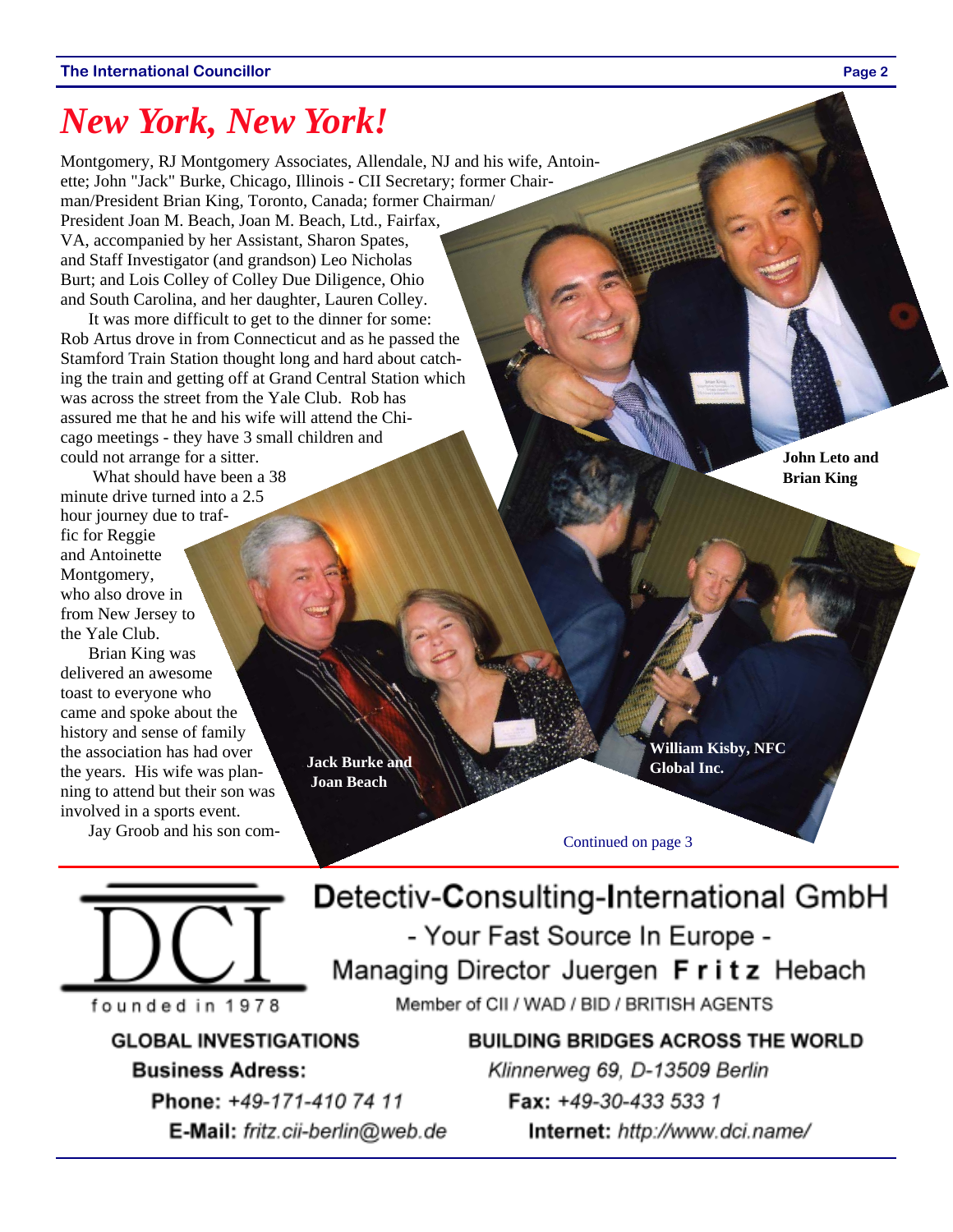## *New York, New York!*

bined business with pleasure as they were also in the area that weekend scouting out colleges at American University, George Washington Uni-*<sup>L</sup> to R: Joan's grandson, Nick, Lois Colley, Jack Devine, Joan Beach and Reggie Montgomery*

versity, Maryland University and in Delaware.

Jack Devine's wife, Pat, was unable to attend but he was able to induce his Staff Investigator, Rob Thompson, to attend the gathering and James Mintz brought along guests Andrew Melnick and Andy's wife, Rae.

There were also those who were conspicuous by their absence. Fred and Trish Dehmel, of Nova Scotia, Canada, spent the afternoon sitting in the Halifax airport when their flight was cancelled due to extremely high wind conditions – despite their best efforts, there were no available flights that would have enabled them to make the din-(well there was one seat left on a flight, but Trish thought Fred might be a little upset about being left behind).

Of special note, new Virginia CII member Mark Culin of Fairfax, Virginia, former Fairfax County Police Accident Reconstruction Specialist, now with his own private firm, was unable to attend the dinner held in New York because of his involvement and sponsorship on Friday, November 10th of the "Jazz for Justice Concert" held at George Mason University, College of Visual and Performing Arts, Department of Music, Fairfax, Virginia. Proceeds from that evening's performance benefits the charitable endeavors of the Fairfax Law Foundation, an affiliate of the Fairfax Bar Association. The primary purposes of the Foundation are to improve the public's understanding of the justice system through law-related education; to provide greater access to the justice system through community outreach; and pro bono programs. The Fairfax law Foundation embraces the broader meaning of the term pro bono and considers the support of the community outreach programs equally vital to the fulfillment of the mission.

 Special guest performer was six-year-old Geoffrey Gallante who played the trumpet. An accomplished performer, his credits include The Washington Post, BBC radio, CBS's The Early Show, NBC's Tonight Show with Jay Leno and most recently NBC today Show where he joined Columbia records recording artist Chris Botti in a duet of *America, The Beautiful*.

If you missed this event, stay tuned, as plans are already in the works for future get together in Paris and Miami.



| <b>Skype Directory</b> |                   |  |  |
|------------------------|-------------------|--|--|
| <b>Jay Groob</b>       | aisjgroob         |  |  |
| <b>Reg Montgomery</b>  | reggie.montgomery |  |  |
| <b>Rob Artus</b>       | <b>Rob Artus</b>  |  |  |
| <b>Tom Davies</b>      | tom.davies43      |  |  |
| <b>Fred Dehmel</b>     | fred-dehmel       |  |  |
| Jacob Lapid            | jacob.lapid       |  |  |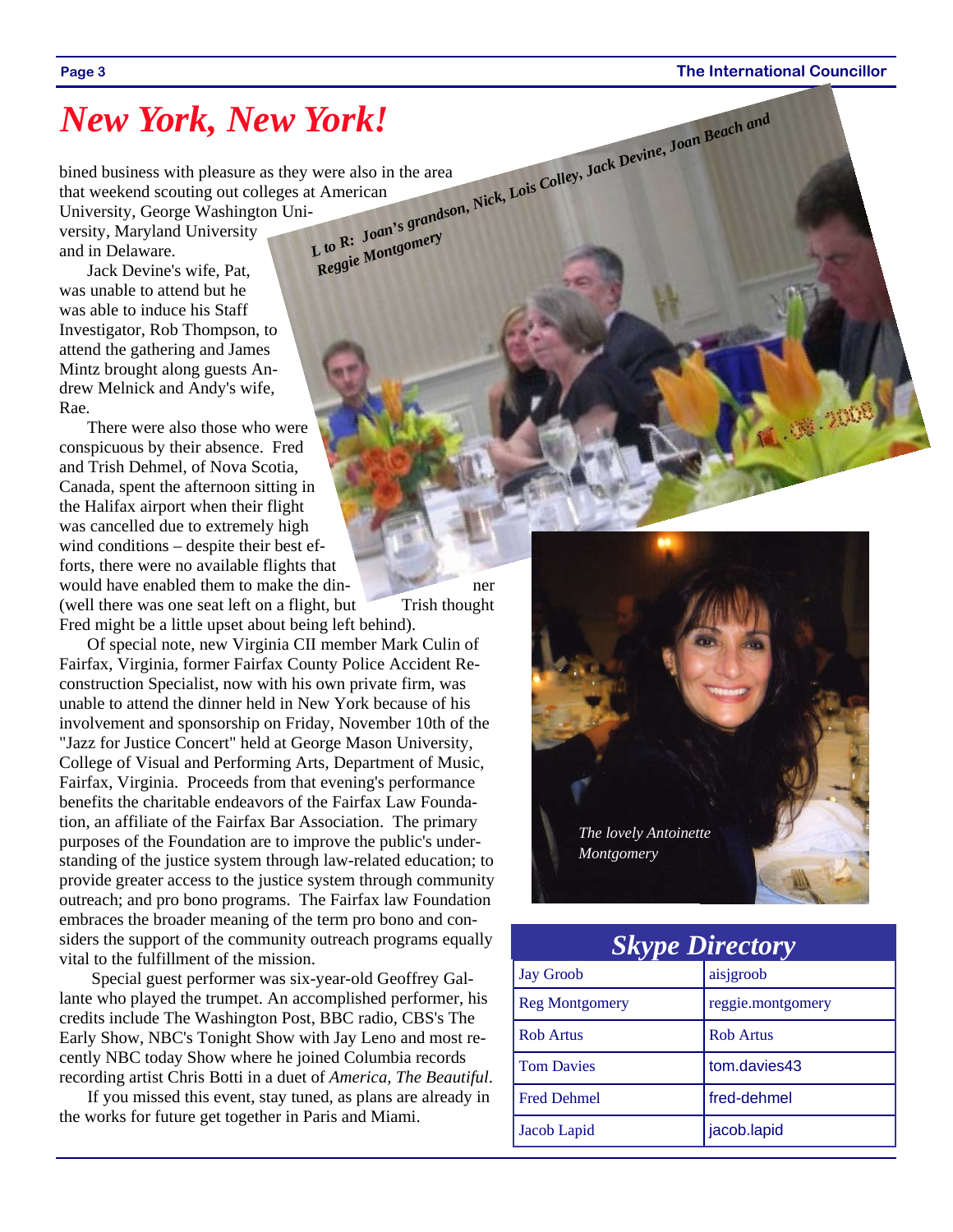## **India's internal security environment**



**01 Oct to 31 Dec 2006** 

*By Pawanjit Ahluwalia*  **An Overview** 

The Law and order situation in the country con-

tinues to remain, by and large, satisfactory, however, as anticipated the Internal Security Situation deteriorated and was a cause of great concern nation wide.

With terrorist outfits striking at will, the Naxalites widening their area of influence and the ULFAs proactive in the East, the challenges to internal security have increased manifold. The initiative and advantage always lies with the militants, as they are constantly changing their tactics and have the advantage of choosing the time and place at their will. Thus, it is not always a win–win situation for the security forces. The militant's were earlier resorting to fidayeen attacks, then shifted to lobbying grenades and suddenly in recent times resorted to some close quarter shootouts. The security forces therefore have to adopt new tactics and gear up to counter these threats effectively.

In some areas there are terrorist incidents virtually on a daily basis. The areas most affected are Jammu and Kashmir (excluding Ladakh) and the North East. Violent left-wing extremist groups are active in the rural areas of Bihar, Jharkhand, Chhatisgarh, West Bengal and Orissa.

There is a high threat from terrorism. On the evening of 11 July 2006, there was a series of explosions on commuter trains in Western Mumbai. Over 180 people died and many hundreds were injured. Indian alert levels were subsequently raised across the country. Transport services in Mumbai have now returned to normal.

Security in New Delhi and other major Indian cities has been increased in view of recent terrorist attacks (e.g. bomb blasts on trains in Mumbai) however, one needs to remain vigilant, particularly in crowded areas and public transport systems.

On 8 September 2006, there was a series of explosions in the city of Malegaon in Maharastra. Up to 25 people have died in the explosions and more than 125 people were injured. It was quite obvious that this was an attempt by terrorist groups to create communal conflicts, fortunately both the communities handled the situation with great maturity and an ugly situation was avoided. Since February 2006, Maoist rebels have carried out several attacks in Chhatisgarh resulting in fatalities. Since January 2006, there have been a number of extortions, murders and bombings across the North Eastern State of Assam, including in the state capital, Guwahati

The Prime Minister of India, recently in a high-level security meeting, emphasized that terrorists continues to target the country especially the highly industrialized states and the metropolitan cities, with a view to destabilize the country's economy, create a sense of insecurity and communal disturbances. He emphasized that such a situation needs to be handled with great maturity and promptness, without targeting any particular community. During this meeting the idea of setting up Special Security Zones in areas threatened by activities of terrorists, militants, insurgents, or organized crime groups was discussed and generally accepted. This integrated approach hopefully would control and mitigate threats from antinational elements and miscreants. Continued on page 5

Terrorism is a worldwide phenomenon, though intensity of terrorist acts may vary from country to country .The recent plot unearthed by the British, to blow up aircrafts in midflights between Britain and U.S.A., would have resulted in mass murder on an unimaginable scale. This incident resulted in 21 people being arrested and the identification of new techniques being adopted by the terrorists i.e. the use of liquid bombs. As a result of this threat Britain stepped up security levels and cancelled all in-bound flights for a short period.

There is considerable risk from indiscriminate terrorist attacks. Attacks may include suicide operations, hi-jackings, bombings, kidnappings, shootings and attacks on commercial aircraft and shipping. The threat from terrorism is a reality and has to be faced with determination.

#### **Threats Perceived**

Major internal security threats that are likely to affect the Corporate and Business Environment are:

- Terrorism in the hinterland.
- Insurgency and Militancy in the North East.
- Naxalite Movement in the South / East Central India.
- Militancy in Jammu and Kashmir.
- Communal disorders.
- Crime.

In the immediate future, the threats are likely to manifest In any of the following manners:

• Target religious sites and religious leaders to create communal disturbances.

• Target public transport systems to exploit their vulnerability and highlight the ineffectiveness of the law agencies and the government.

• Bomb attacks in high-density commercial areas to inflict maximum casualties with a view to create fear psychosis.

• Operations by Naxalite groups and insurgents in the Southern / East Central States.

• Operations by militant groups in the North East.

• Considering greater surveillance by security forces in the near future the terrorists are likely to change their focus to other high value targets i.e. IT Industry, MNCs, BPOs and similar organizations.

- Communal disturbances
- Crimes

#### **Areas of Instability -Jammu and Kashmir**

The internal security situation in the valley continued to remain tense. The militant elements continue to target public places and Government establishments. Every visit by a National Leader became an opportunity for the militants to create a crisis situation. Clashes between the security forces and the militants continued, resulting in casualties on both sides including innocent citizens. The killing of innocent civilians in any encounter was exploited by the militants as atrocities by the security forces. The militant's latest tactics was to have grenades lobbed in public places, and the militants were coercing young boys to undertake such missions.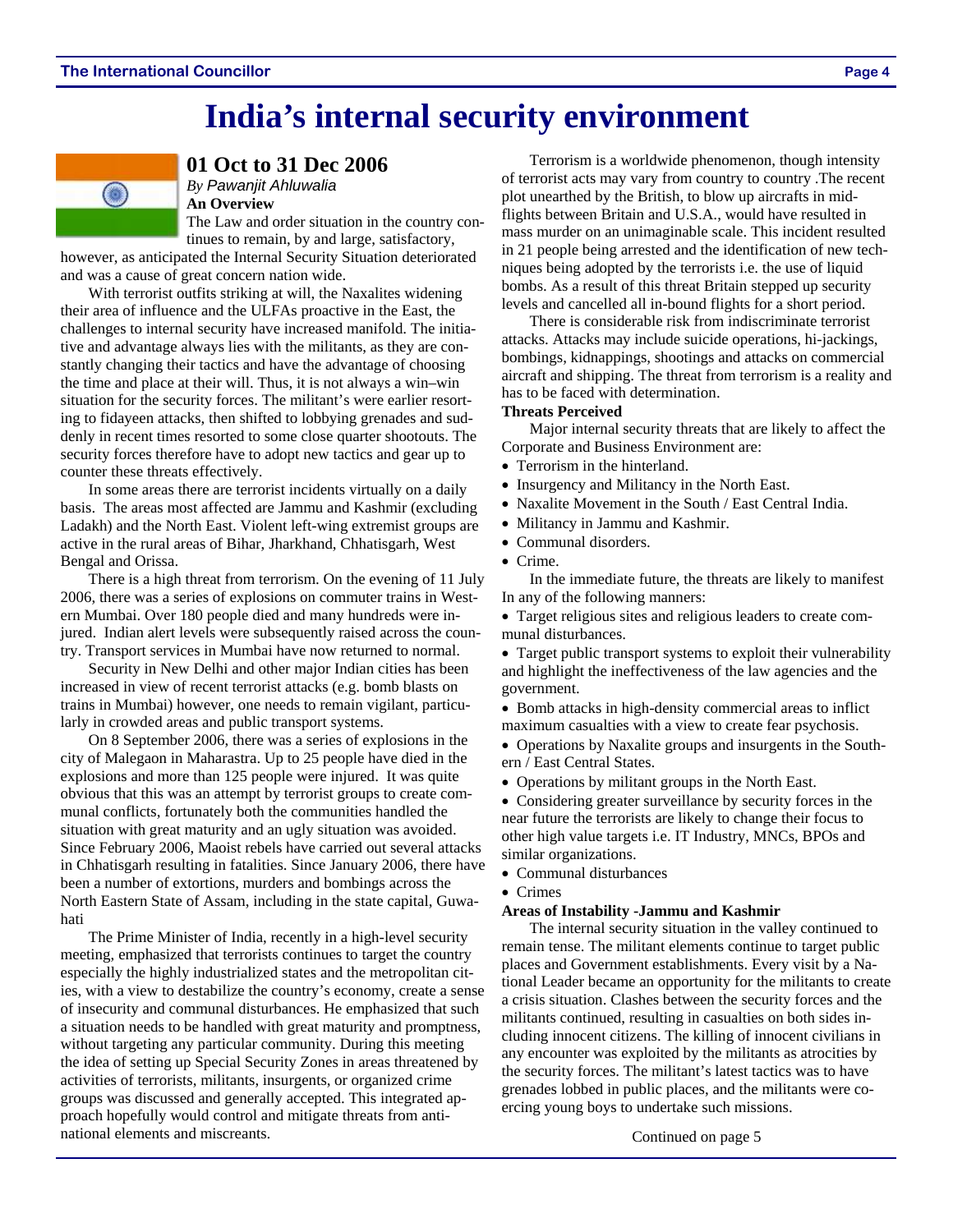## **India's internal security environment**

#### Continued from page 4

Poverty, unemployment and the threat of the gun make young boys vulnerable to exploitation by terrorists. Much of the violence continues to be between the militants and the security forces in the countryside and around the Line of Control, although there have also been attacks in the towns. Because of the attacks on tourists, tourism in the state has been affected, which has had an adverse affect on the local economy. Fear psychosis continues to prevail in the valley.

Recent significant incidents include:

- July 31, 2006, four terrorists killed who were trying to cross into Indian territory from across the Line of Control in Baramulla District.
- August 01, 2006, two Central Reserve Police Force troopers were killed in a shootout at Dal Lake, in tourist hub of Srinagar.
- August 02, 2006, three persons, including two militants killed in an encounter in Doda district.
- August 05, 2006, six Border Security Force jawans and two civilians were injured when militants hurled two grenades on a security force picket in Baramulla District. Militants hurled the grenade on the BSF picket located at the State Bank of India. Five BSF jawans were injured in the attack. Militants had earlier in the day hurled a grenade on the same picket in which two civilians and a BSF jawan were injured.
- August 11, 2006, militants on Thursday night gunned down a woman and her two children at Harra village in Udhampur district
- August 12, 2006, two civilians was killed by a stray bullet in Kupwara District.
- August 24, 2006, a Hindu Hizbul Mujaheedin militant, Kuldeep Kumar, was one of the two militants killed by the security forces in Doda district.
- August 31, 2006, four militants, including a top Pakistani commander of Hizbul Mujahideen, and an Army jawan were among six persons killed in separate militancy-related incidents in Jammu and Kashmir.
- September 04, 2006, grenade thrown at an army vehicle in Jammu and Kashmir's Udhampur District, killing one jawan and injuring four others.
- September 05, 2006, ten persons, including four army troopers and a top militant, were killed in Jammu and Kashmir.
- September 07, 2006, Security forces on Thursday gunned down a militant belonging to Al-Badr outfit in an encounter in Rajouri.
- Recently uncovered sex scandal has rocked the city of Srinagar. One feels that the sex scandal in Srinagar has been politicized. Many political strings are being pulled while demanding investigation. Srinagar mobs, prompted by some groups tried to hold the government at ransom till the involved persons were identified and punished. The big demonstrations that hurled accusations on unknown and unidentified culprits aimed at not allowing the law to take its normal course.

#### **Advisory**

We advise against all travel to or through rural parts of

Jammu and Kashmir (except Ladakh.). We advise against all but essential travel to Srinagar. If travel to Srinagar is essential, it should be by air and personal security arrangements should be made. There continues to be a high level of conflict and



terrorist violence in Kashmir, including car bombs, grenade attacks, bombs on roads and shootings. There have been a number of car bombings in Srinagar. Jammu City and its immediate environs are somewhat safer but attacks still occur, including in public places.

You should beware of travel agents who will try to convince you that it is safe to travel to Jammu or Kashmir. Despite increased official promotion of Kashmir as a tourist center , tensions remain high in Kashmir. It would be prudent to obtain the latest security assessment before undertaking the journey.

#### **Northern States -Traders in Agitation in Delhi**

The Northern States have been generally peaceful. However, lately the ceiling process by the Municipal Corporation of Delhi with regards to businesses in non-commercial areas and unauthorized constructions in residential areas has resulted in conflict between the traders and the State Government. The Central Government efforts to bring in legislation to regularize the illegal activities has failed till now because of the Judiciary not accepting the Governments arguments. This situation is likely to prevail for sometime.

#### **North East States—Grenade Attack**

Sporadic incidents of violence by ethnic insurgent groups, including the bombing of buses and trains, have been reported in parts of Assam, Manipur, Nagaland, Tripura, and Meghalaya. While foreign visitors have not been specifically targeted, visitors are cautioned not to travel outside major cities at night. Security laws are in force, and the Central Government has deployed security personnel in several North East States. The Government has revoked the cease-fire with the ULFAs; this is likely to increase the clashes between the security forces and the militant elements.

On 16 August 2006, a grenade attack occurred at the Iskcon Temple in Imphal. Four people were killed and 68 were injured, including some US and French nationals. There is a risk from insurgent groups, mainly in rural areas of these and other states in the East and Northeast, (particularly Manipur and Tripura). Although foreigners have not been the deliberate targets of violence, attacks can be indiscriminate. If one decides to travel to these areas, then one should exercise extreme caution. Armed robbery, kidnapping, extortion and terrorism related incidents occur regularly throughout the region, particularly in the states of Assam and Nagaland. Insurgent groups have attacked civilians, and bombed buildings. Public transport, including buses and trains, has also been targeted.

Security force operations using the army, state police forces and the paramilitary forces remain the preferred mode of official response to contain militancy. A strong military presence has been the feature of all the militancy-affected states in the region.

Military operations in Mizoram, where the army reportedly

Continued on page 6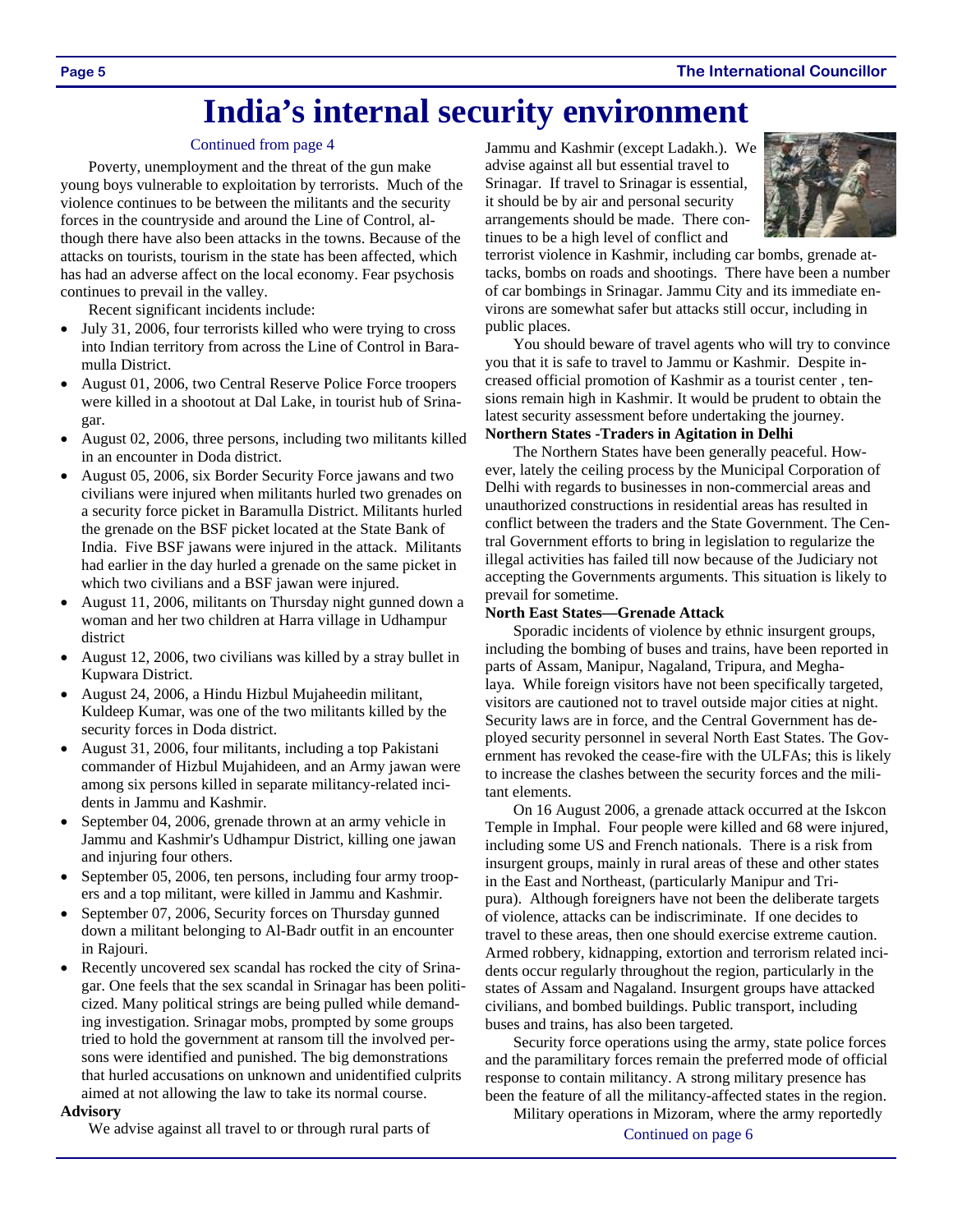## **India's internal security environment**

Continued from page 5

launched air strikes to neutralize the M.N.F. cadres, resulted in several fatalities and displacement among the civilian population. Military operations in Nagaland, too, resulted in civilian fatalities and large-scale displacement.

In Assam, in the beginning of the 1990s, two military operations, Operation Rhino and Operation Bajrang, were launched against U.L.F.A. militants. These forced U.L.F.A. to move out of the state and locate itself in areas outside the country. However, such operations have not been able to post conclusive gains against militancy in any of the states. In states like Manipur, militants have been able to carve out vast stretches of "liberated zones" where only their laws and dictates hold sway.

Besides, militant camps in Nagaland as well as Manipur, militant groups exist in the bordering areas of Myanmar. Outfits like UL.FA. and the NDFB. have reportedly used the facilities. Bhutan remains the only country that successfully dislodged several militant camps of the North Eastern groups through a military operation.

#### **Advisory**

Most visits to Eastern India are trouble-free but you should be aware of the risk of violent crime in the rural areas. There have also been occasional skirmishes on the India/Bangladesh border and civilians have been killed in the crossfire. If you intend to travel to the North East you should check for updates to Travel Advice and keep yourself up to date on developments in the region.

We advise against all but essential travel to Imphal (by air) and against all travel in the rest of Manipur and Tripura. There is a risk from insurgent groups, mainly in rural areas of these and other states in the East and North East, (particularly Manipur and Tripura). Although foreigners have not been the deliberate targets of violence, attacks can be indiscriminate. Kidnapping, banditry and insurgency are rife.

 Indian Government permits are required for travel to Sikkim, Arunachal Pradesh, Nagaland, Manipur, Mizoram and the Andaman and Nicobar Islands. Applications for travel should be made well in advance. In India, they should be made at the liaison offices of the state requiring permits or Foreigners Regional Registration Offices.

#### **Western Region-Bomb Blast in Trains**

Terrorist activities are taking place frequently. The Mumbai train blast in the month of July were followed by bomb blasts on September 09, 2006, at Malegaon, Maharashtra. The Malegaon blasts were described as a "diabolic attempt" to incite communal violence. Coming after the Mumbai train explosions, this attack should be viewed with utmost seriousness. The impact on the lives of the Mumbai citizens is unimaginable however, they recovered from this incident in a creditable manner and life has returned to near normal. This incident has further confirmed that terrorists have recruited locals who remain dormant as "Sleeper Cells" and get activated for specific missions. This makes it all the more difficult for the "Security Forces" to identify and apprehend these elements.

Public transport system and religious institutions are attrac-

tive targets for the terrorists as they are difficult to protect and are thus vulnerable. It is imperative that foreign visitors take necessary precautions while traveling and visiting religious sites.

The trial of the 1993 serial blast case began on June 19, 1995 and has concluded recently. The court is in the process of giving judgment and it appears that most of the main players are likely to be declared guilty resulting in heavy punishments. This may create communal tension in certain areas of Mumbai. **Advisory** 

Travel to Metropolitan Cities is reasonably safe however; one needs to remain alert while traveling the public transport system. Visitors to metropolitan cities whether on business or otherwise need to update themselves on City Security Assessments, which would be available with Premier Shield . **South India-Maoists** 

#### Southern India has been generally peaceful. However, the Naxalites have been fairly active. The anti-Naxal forces in Andhra Pradesh have carried out 119 encounters with 24 Naxalite killings so far in 2006, as compared to 376 incidents and 144 casualties in 2005. The CPI (Maoist) has been trying to increase its influence and activity in parts of Kerala, Karnataka, Tamil Nadu and Uttaranchal as also in new areas in some of the already affected states. There have been bomb or land mine explosions in Andhra Pradesh, mainly directed at local govern-

ment officials. Hyderabad, Sept 15, Indian police commando's shot dead five Maoist rebels, including three women, in the jungles of the Southern State of Andhra Pradesh. One of those killed in the forests of the northern district of Warangal was a maker of rockets and launchers.

Acting on a tip-off, the commandos swooped down on a secret Maoist meeting and killed the extremists in a gun battle. Recently in one of the biggest arms hauls in the region, Andhra Pradesh police seized at least 1,500 rockets and dozens of launchers from secret Maoist arms depots.

Maoist rebels, who operate in at least nine Indian States, claim to fight for the rights of India's impoverished peasants and landless labourers. The revolt has killed thousands of people in the last three decades, including at least 6,000 in Andhra Pradesh.

Crime in Chennai's District is moderate for a region that envelops four states. While street crimes are frequent they generally do not affect expatriates. Most report petty crimes carried out by household staff that include theft and minor scams.

#### **East -Central India**

At least five militants were killed and several wounded in a fierce gun battle with the police in Central Indian State Chhatisgarh, The police raided dozens of militants when they were holding a meeting in a forested area in Kanker District. Among the killed was a divisional commander of the militant group. Police recovered the bullet-ridden body of the divisional commander while rebels managed to carry away the bodies of at least four of their comrades deep into forest. The police also found some explosives on the spot. Chhatisgarh is one of the 13 Indian States hit by local militant groups. At least 260 people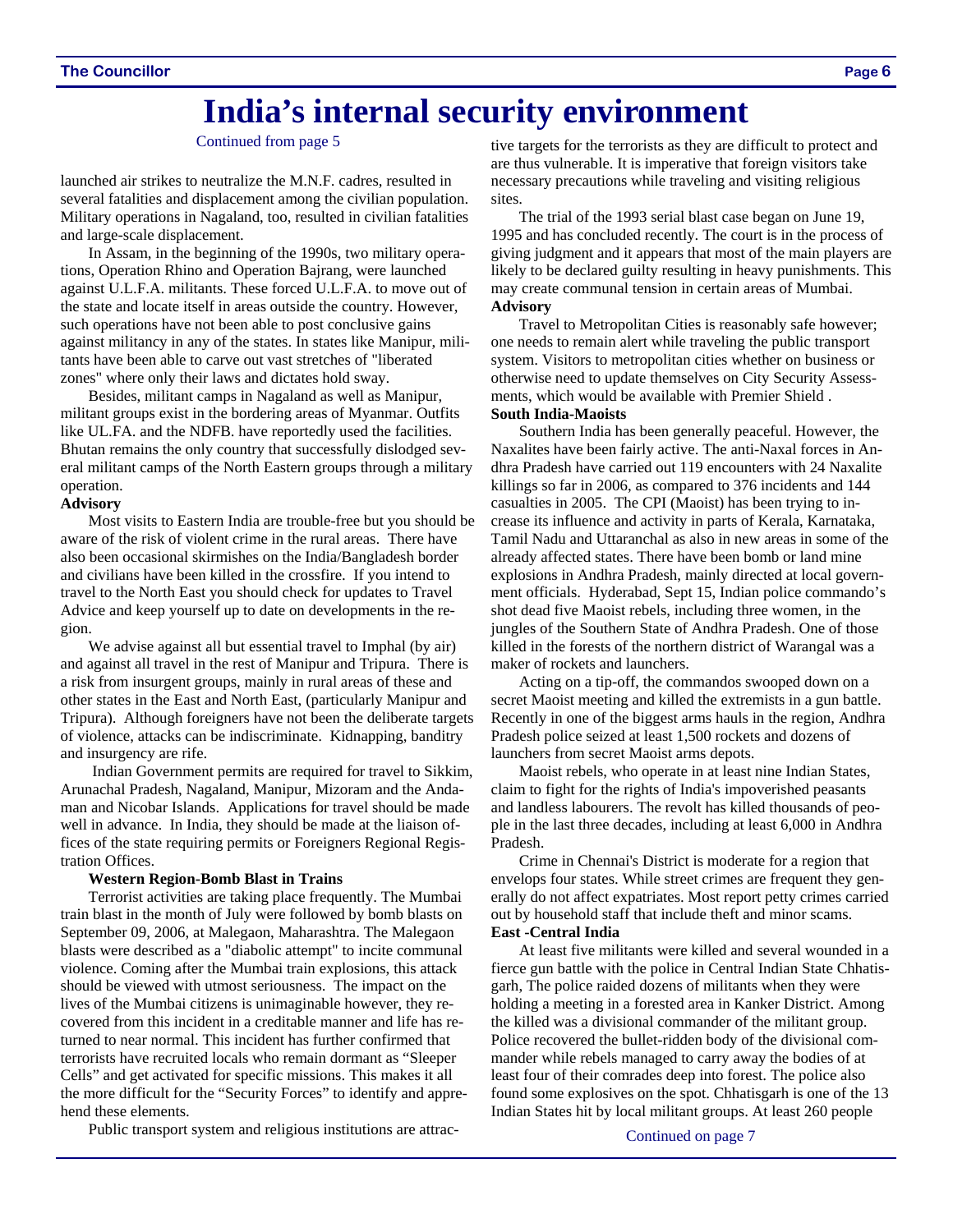## **The Business of Body guarding—an ancient craft**

#### *By John Sexton, Sexton Security*

Much has been written about the art of body guarding. It is an ancient craft—perhaps nearly as old as civilization itself. The roots of personal protection can be traced to ninth-century Japan, to the Samurai warriors, who followed a rigid code of ethics known as Bushido (Code of the Warrior). The record of their training and philosophy was recorded over a period of seven hundred years in the Code of the Samurai. Western civilization came to know about the Code through the English translation by A.L. Sadler in 1941.

Author Don Schmincke has taken the ancient code a step further and based his book, *The Code of the Executive,* on the 47 ancient Samurai principles as they relate to modern-day executives. While the art of personal protection is still a noble and honorable profession, it is not easy to imagine modern principals being as highly disciplined and ethical as in the day of the Samurai.

#### **Profession or business?**

Bodyguards of ancient times seem to have considered their work a vocation or calling rather than a job. It is difficult to say what their compensation may have been, from a purely financial aspect, but one senses they were held in very high esteem within their communities.

Several hundred centuries later, there is no clear-cut definition of a protector. There are many facets to being a modern-day bodyguard. Current terminology itself reveals where the profession is headed. Those of us who view the trade as a legitimate profession refer to it as "executive protection" or "personal protection" and speak of ourselves and others as "personal protection specialists," not just "bodyguards." Highly regulated states such as Virginia are helping the profession command greater

respect by mandating a training syllabus and duration (in Virginia, 60 hours) and establishing the official title of Personal Protection Specialist (PPS).

Unfortunately, not everyone in the personal protection field abides by the same moral principles or believes in the importance of ethics, as does the majority. There are those who appear to find the work simply a way to make fast money.

Unscrupulous security business owners are as much, if not more, to blame for lowering the professional standards of protection specialists. Some are so reluctant to turn down clients that they assign inexperienced executive protection personnel while charging clients as if they were deploying well-trained agents.

Also accountable for some of the problems that plague the profession are uneducated clients. Bypassing due diligence, these uninformed clients hire untrained, unlicensed personnel who may or may not have prior military or law enforcement experience. After being impressed by a couple of well-chosen war stories, a client might hire someone without properly verifying the person's credentials. Plenty of "cowboys" have little more to show than an training certificate generated by an agency whose idea of preparing a student for the demanding world of executive protection involved showing a few videos and telling a handful of anecdotes.

Despite the obstacles to professionalism, personal protection is most definitely a business, and a big business at that. Since 9/11, there have been hundreds of millions of dollars spent on the protection of personnel in hotspots such as Afghanistan and Iraq. However, since the purpose of this article is to discuss how fellow security company owners and consultants can profit from referring the services of reputable and professional executive

Continued on page 8

## **India's internal security environment**

#### Continued from page 6

have been killed in the state since January this year

The Naxalites are sustained in their jungle war with the help of leaders who run underground front organizations in the cities - which operate despite being banned. These leaders provide strategic assistance, mobilize Naxalite sympathizers, and instigate such demonstrations.

"We're not terrorists," says one such front organization leader. "We're fighting a people's war. We want the proletariat to rule, not imperialistic governments."

This decades-old armed rebellion, the Naxilites claim, is to stop pauperization of India's indigenous tribal people at the hands of the rich, and their displacement due to industrialization.

Governments in states like Jharkhand and Chattisgarh have signed deals worth millions of dollars with industrial companies for steel mills and power stations - deals that the state sees as necessary to create jobs and provide the raw materials for economic growth. However, such deals, the Naxalites feel end up displacing villagers, and, moreover, the benefits never trickle down to them.

In nearly 1,600 violent incidents involving Naxalites last year, 669 people died. There have been spectacular attacks across a big area: a train hold-up involving 250 armed fighters, a jailbreak freeing 350 prisoners. "Naxalism" now affects some 170 of India's 602 districts—a "red corridor" down a swathe of Central India from the border with Nepal in the North to Karnataka in the South and covering more than a quarter of India's land mass.

The Prime Minster, in a recently held security conference with the Chief Ministers, mentioned that the greatest threat to the Nation as of now is from the Naxalite Movement and the same needs to be addressed at the social, economic and law and order levels.

#### **Advisory**

Foreign visitors are advised not to travel in these remote areas. If however, it is absolutely necessary to under take the visit then necessary security protection from a reputed Security Company should be planned for and it would be prudent to share the travel plans with the local police.

Corporations investing in large commercial projects would be advised to have "Security Surveys" carried out to assess the regional security situation before under taking the project.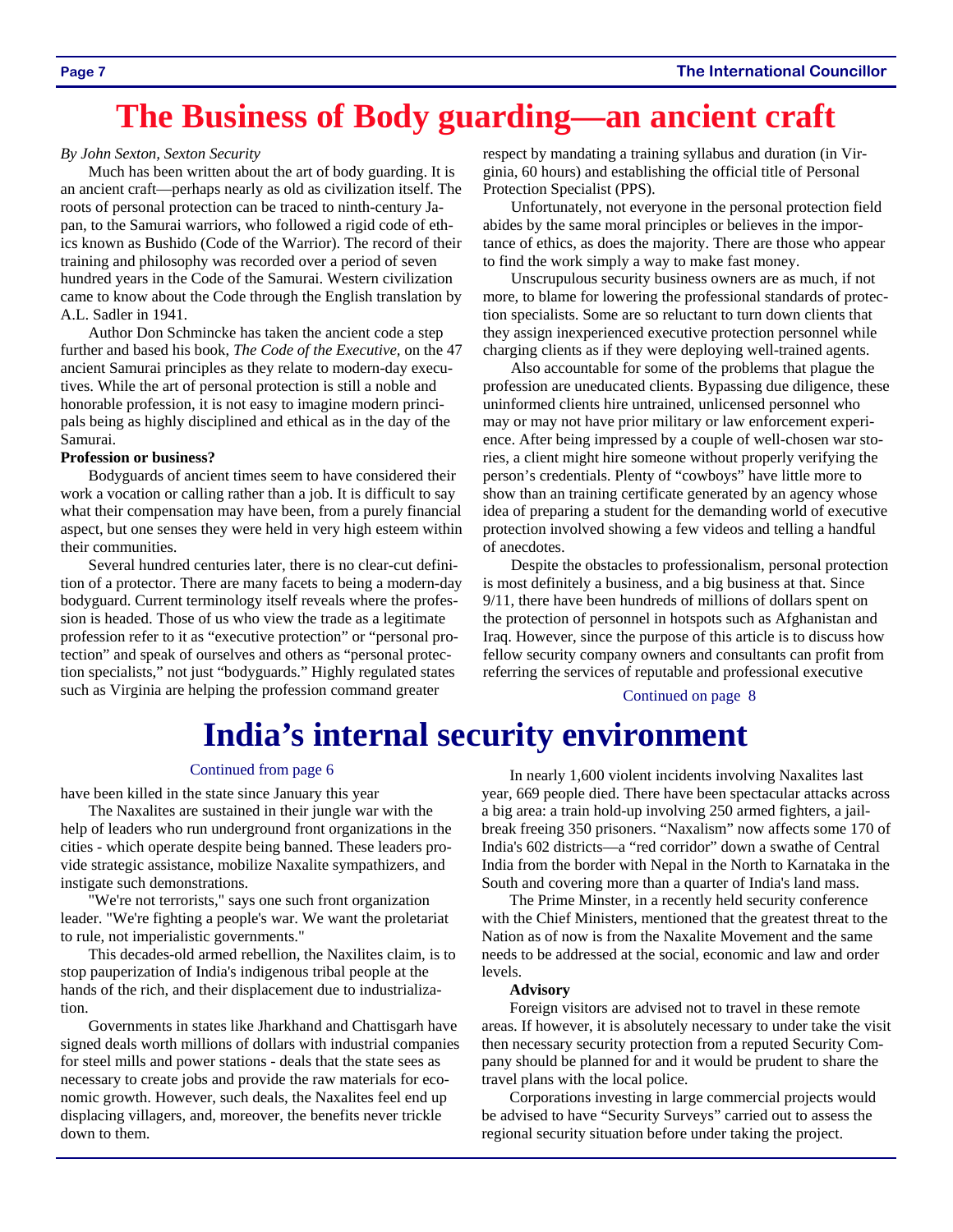### **Body guarding—the ancient craft**

#### Continued from page 7

protection firms, the following recommendations will be based closer to home and focused on domestic corporate clients and the potential business they provide.

#### **Executive protection (E.P.) assignments**

When the average person thinks of executive protection¾especially the old-fashioned "bodyguard"¾movie stars and recording artists come to mind as the only people who need such services. This may hold true in Hollywood and at events like the Oscars and the Grammy Awards; however, nearly every corporation in the United States has required the services of an executive protection firm at some point. The most common applications of personal protective services are efforts to deter workplace violence. A Pinkerton report showed that for the past decade, workplace violence has consistently appeared at the top of the list of problems facing corporate America. While the term "going postal" may have originally been coined to describe a few infamous U.S. Postal Service employees, it is no longer solely applicable to one group of workers.

Mergers and acquisitions, as well as promotions, demotions, and evaluation periods, are occasions during which a company is especially susceptible to the threat of a disgruntled employee acting in a violent manner. When one company is purchased by another, the workforce is often reduced. Some workers accept the cost-cutting as a matter of fact, while others simply will not go gently. Astute employers have begun to recognize the risk when employees who have been underperforming face unfavorable performance evaluations.

These days, employers realize the danger all of their employees may face when a worker is suddenly terminated. Apart from the threat of physical injury or death, the negative publicity resulting from an incident of workplace violence can cause untold damage to a company's reputation. Then there are the inevitable lawsuits. A savvy litigator will immediately scrutinize the steps an employer took to safeguard the rest of the staff and managers.

If an employer does not take the appropriate steps to ensure an individual is properly monitored during a cooling-off period after being terminated, and the enraged ex-employee returns to seek revenge, then the employer may well be considered liable for injuries sustained by any person as a result. On the other hand, the employer is less likely to face costly sanctions, if the business can demonstrate:

Sufficient concern the terminated individual might retaliate in a physical manner

Implementing the appropriate precautions by hiring a professional protection firm with agents experienced in workplace violence intervention

Placing trained personal protection agents covertly in advantageous areas to deter potential problems

In this manner, a business owner or security consultant can steer a client out of danger and, at the same time, benefit financially from giving the advice.

A security consultant who has been providing valuable service to a client on a continuous basis will have built a trusting



**When things get a little hectic in this modern and highly sophisticated world, stop, take a deep breathe and reflect that in life some things are still black and white.....***Submitted by Robert Dudash, Central Region Regional* 

relationship with the client. This role has been referred to as "The Trusted Advisor" by authors Maister, Green, and Galford in the book of the same title. It is not necessary for the consultant to be an expert in every aspect of security, but he or she would be well served by an awareness of the various experts and highly respected firms in the different disciplines, such as executive protection, electronic monitoring, confidential investigations, and computer forensics. When called upon by a client, the security consultant should be prepared to recommend a reliable provider of first-rate protection service, thereby ensuring the client's needs are always met.

Although workplace violence is prevalent, it is not the only reason personal protection specialists are called upon. Corporations need to be absolutely sure events such as shareholders' meetings and annual general meetings can be conducted without any undue surprises or disruptions.

There will always be shareholders who object to a takeover, to the way in which money was spent during the year, or to anything else that fails to meet with their approval. Disgruntled shareholders, or even one highly volatile individual, can disrupt an important meeting and impugn the reputation of the entire corporation.

As another example, many activists disagree with the way in which pharmaceutical companies tests new drugs. These activists, seeking sensational media coverage, often gather outside a company's meeting location or try to overrun and disrupt the event.

#### **Choosing the right E.P. company**

If a security consultant who is known as a trusted advisor is to shine in a client's eyes, then the consultant must ensure the company to which a client is referred will go above and beyond the call of duty time and time again.

Why pick a company out of the telephone directory and hope for the best, when a referral is so much more powerful and personal? When a referral is given, there should exist no doubt that the referred company will perform an absolutely outstanding job of personal protection.

How does one find such a company? There are many ways.

Continued on page 9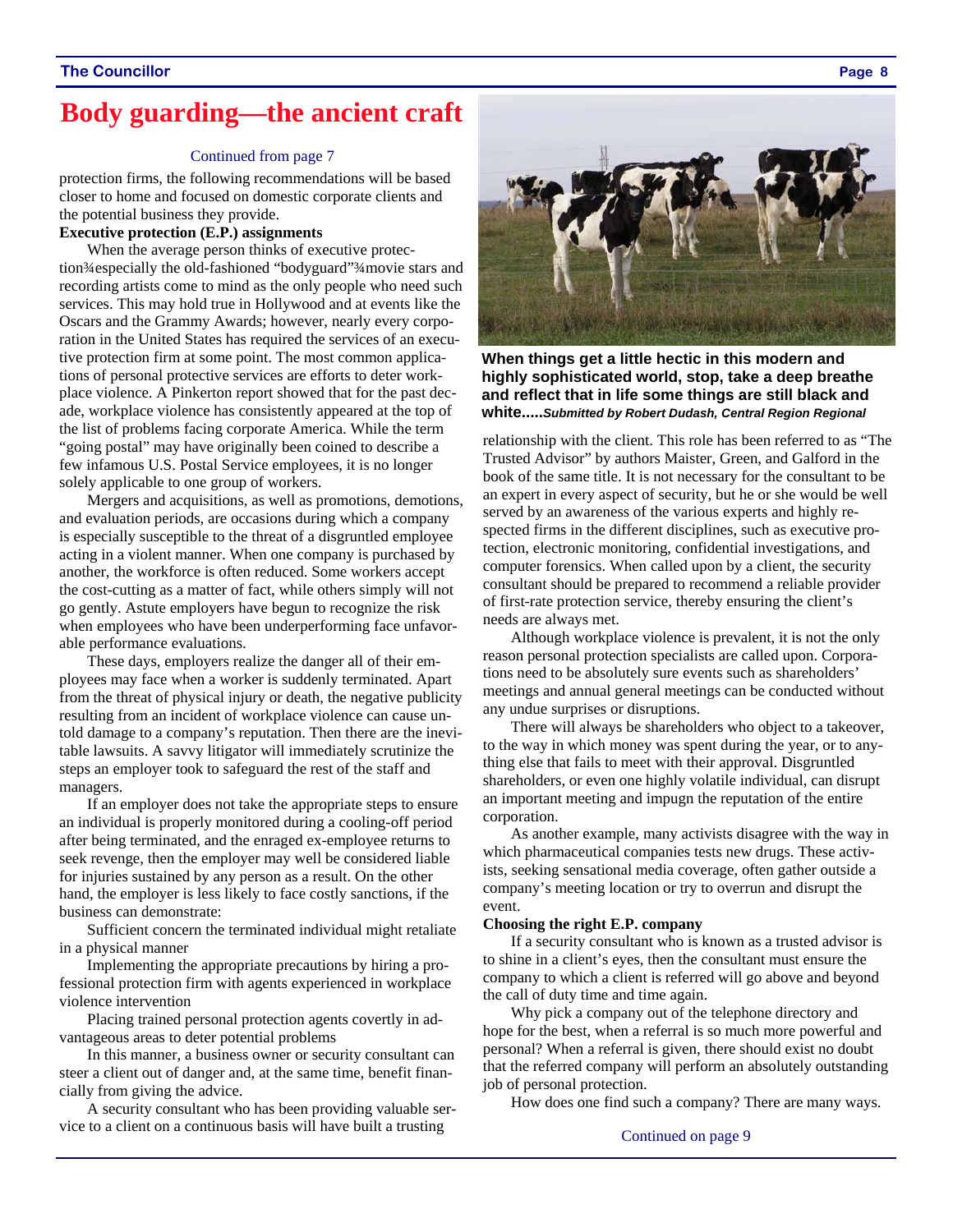## **The ancient craft of body guarding**

#### Continued from page 8

Going back to the principle of referrals, trusted colleagues operating in the particular field of expertise should be asked for input. In addition, due diligence is required. As the old Arabic saying goes, "Trust in Allah, but still tie up your camel." Even with a referral from a colleague, proceed to ask for references, documentation of insurance and worker's compensation coverage, lists of professional associations to which members of the agency belong, and any other credentials that help reinforce your confidence in the agency's ability to serve your valued client. You can never be too careful when your professional and personal reputations are on the line.

Do not be afraid to request copies of the resumes of agents who will be assigned to a protection detail. Unfortunately, there are companies that will hire inexperienced personnel who can be paid less or perhaps compensated merely by being given the opportunity to "cut their teeth" on an E.P. detail.

Agents who are assigned to corporate protective details should be comfortable in the workplace environment and should engage in these types of assignments on a regular basis. There are plenty of "temporary bodyguards" who will moonlight whenever the opportunity arises but who spend the other five or six days a week driving a truck or working construction.

A professional personal protection specialist working at the corporate level will know how to dress appropriately in either business or "business casual" attire, will be able to discreetly carry a concealed weapon without the office staff knowing, will understand when to speak, and will use the correct manner of speech. Clients will recognize when an agent is familiar with the corporate environment and will compliment the security consultant on a wise choice.

On the other hand, E.P. agents who arrive at a corporate assignment location without a decent suit, or wearing one that might have fit properly 30 pounds ago, and then stand around all day dipping tobacco and spitting in a bottle carried for the purpose make one shudder to imagine what a valued client would think. How poorly such an agent reflects on the advisor who made the referral.

#### **Why you should not "do it yourself"**

The disadvantages of trying to provide your own E.P. team far outweigh the advantages. A threat has been perceived, or the client would not be spending money on protection. If the security consultant, or trusted advisor, does not have the required experience and training ¥ and to mention the liability insurance to cover the work to be done<sup>3</sup>/4the results could be disastrous.

If you cast your mind back to why the client sought your advice in the first place, you will realize the client respected you and believed you could help solve a problem. The client did not necessarily expect you to participate in a protection detail. If you take on an assignment beyond your capabilities, you run the risk of ruining your reputation. Worse, if your insurance policy did not extend coverage to you while in the performance of protection duties, the medical and legal costs and damages could run into the hundreds of thousands, possibly millions, of dollars.

Another reason to refer clients to E.P. specialists is the cost

involved. Many new or inexperienced company owners think they can make a "killing" by billing out agents on a 24-hour-aday basis. Whilst it is true that many E.P. details are performed on a 24-hour basis consisting of two 12-hour shifts, it is equally true that the agents themselves must be paid for all of the hours worked.

To give an example, if an assignment requires three agents to work the day shift, relieved by three agents working the night shift, those six agents will be paid a total of 72 hours per day. Since most protection details are nonstop in nature, the typical assignment requires agents working seven days a week. If you paid your employees every two weeks, you would be paying out 1008 hours for the very first pay period on that assignment alone. Keep in mind that this figure is based on a small detail of only three persons per shift. When the hours worked are multiplied by the hourly rate an agent is paid, many small businesses realize the burdensome payroll costs would be prohibitive.

The last thing you should ever do is go to your client for an advance because you cannot meet your obligations to your employees. It is common for clients to wait 60, 90, or even 120 days or more before paying what they owe an E.P. specialist.

The best solution is to find, and refer your client to, a very professional E.P. firm with highly experienced agents and a strong reputation that will make you look good.

#### **What's in it for me?**

There are many advantages and rewards for procuring qualified E.P. agents for your clients. As previously mentioned, you will be enhancing your own personal reputation with your client, which in itself may result in a promotion, bonus, etc. Then, there are the direct financial rewards. ("Why not mention this at the beginning?" I hear you ask.) One way is to request a finder's fee. Typically, this is 10 percent of the net profit. As a rule, I do this even when not asked. While some companies may agree, others might want to work a "part-exchange," whereby the company being asked to do the work will repay the favor by providing a referral in return when a job comes up in the relevant geographical area or field of expertise.

Keep in mind that referring work to a company without requesting something in exchange is a great way to build goodwill and ensure the recipient of the favor remembers you when the appropriate occasion arises.

Another way in which you can financially benefit is by managing the protection contract through your own company. For example, if E.P. agents will cost the client \$90 per hour, you can still charge that amount while paying the company whose agents actually perform the work \$70 to \$75 per hour, thereby giving you a \$15- to \$20-per-hour profit.

Once again, keep in mind that it will be your responsibility to pay the company who provides the agents on a regular basis, and the costs will quickly add up. You will also be directly involved in all matters pertaining to the assignment, no matter what time of the day or night. Whatever else you do, never lower your standards where money is concerned. Charging the client \$90 per hour and then finding a hungry substandard company with employees willing to do the work for \$45 an hour may seem like a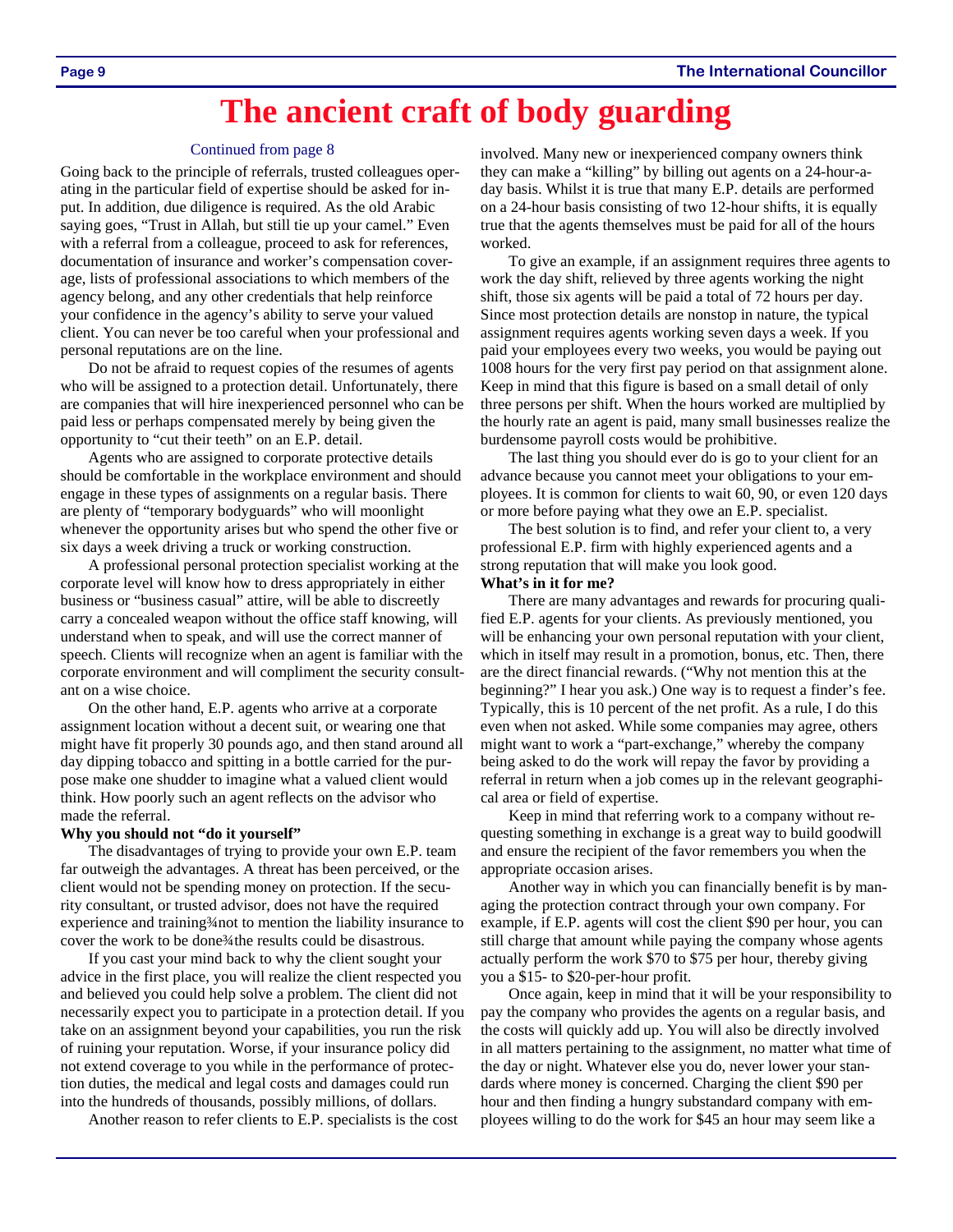### News from the Executive Regional Director

Alan Marr, our Regional Director in the U.K., reports the Security Industry Authority has delayed licensing of private investigators until at least 2008. Apparently we are too difficult to define or decide upon as a criteria for licensing. Alan says, "I sit on the Investigator Sector Committee negotiating with the Security Industry Authority, but progress has been very poor. We have agreed a National Occupational Standard ( What we should do and to what standard), but that is as far as we have gone. Many investigators think we will never be licensed and I am inclined to think they are right."

In other news, our new Executive Regional Director says the Membership Committee has been sanctioned by the Board to change the application process, in order to expedite applications. Currently applications are received in Seattle and sent by fax to Kevin Ripper who converts it into an electronic format and sends it to the ERD, with a copy to the Chair of the Membership Committee. The ERD then checks the documentation and designates an RD for those that are complete. For those that are missing information, usually the waiver, the ERD asks a lo-

### **Body guarding**

#### Continued from page 9

great way to make easy money, but it could just as easily backfire if their lack of experience leads to a noticeably shoddy performance and avoidable mistakes.

Demand and expect only the best, and your reputation will grow. You could find your client passing your name along to associates in different cities and states. What should you do if that happens? Simply repeat the process. It is actually much easier than you would think. Many of us in the security profession spend time cultivating relationships with this objective in mind. As a result, we have built a solid network of trusted alliances across the United States and around the globe. Now, when you team up with the right company, it will not only make you look good locally but at the national and even international level. **Sweet Home Chicago** 

cal RD to chase the missing information, prior to being sent the file for vetting. It is hoped that the ERD will be able to keep the application time to a minimum. Alan says, "When I offered to take on the ERD duties, I didn't know the system was about to change, but having said, that I took over 22 files, some in progress, others not. I have currently completed 5 files and have all seventeen outstanding files, now in action. May I use this media to welcome all long standing and new RD's to our lifeblood. Without new members, we have no business. Without a business, we will not survive. So no excuse -find other suitable applicants - they need not be on your doorstep, they can be from anywhere in the world, the main consideration is that they are "the best". I look forward to an avalanche of applications."



**Birthplace of the Blues! River Tour! Second City Review!** Navy Pier! Lot's of PODs! **CII Hospitality!** 

**Tremendous spousal tours!** 

**Modestly priced!** 

**Millennium Park!** 

#### **Beautiful lake front!**

This will be the 4th Annual General Meeting held in the most beautiful City in America! If you missed 1955, 1979, and 1999 you won't want to miss this year. Those who did make those meetings can attest to the fact that Chicago and CII have so much to offer you in terms of business opportunities, education, and social events.

Can you really afford not to go back to that same old place?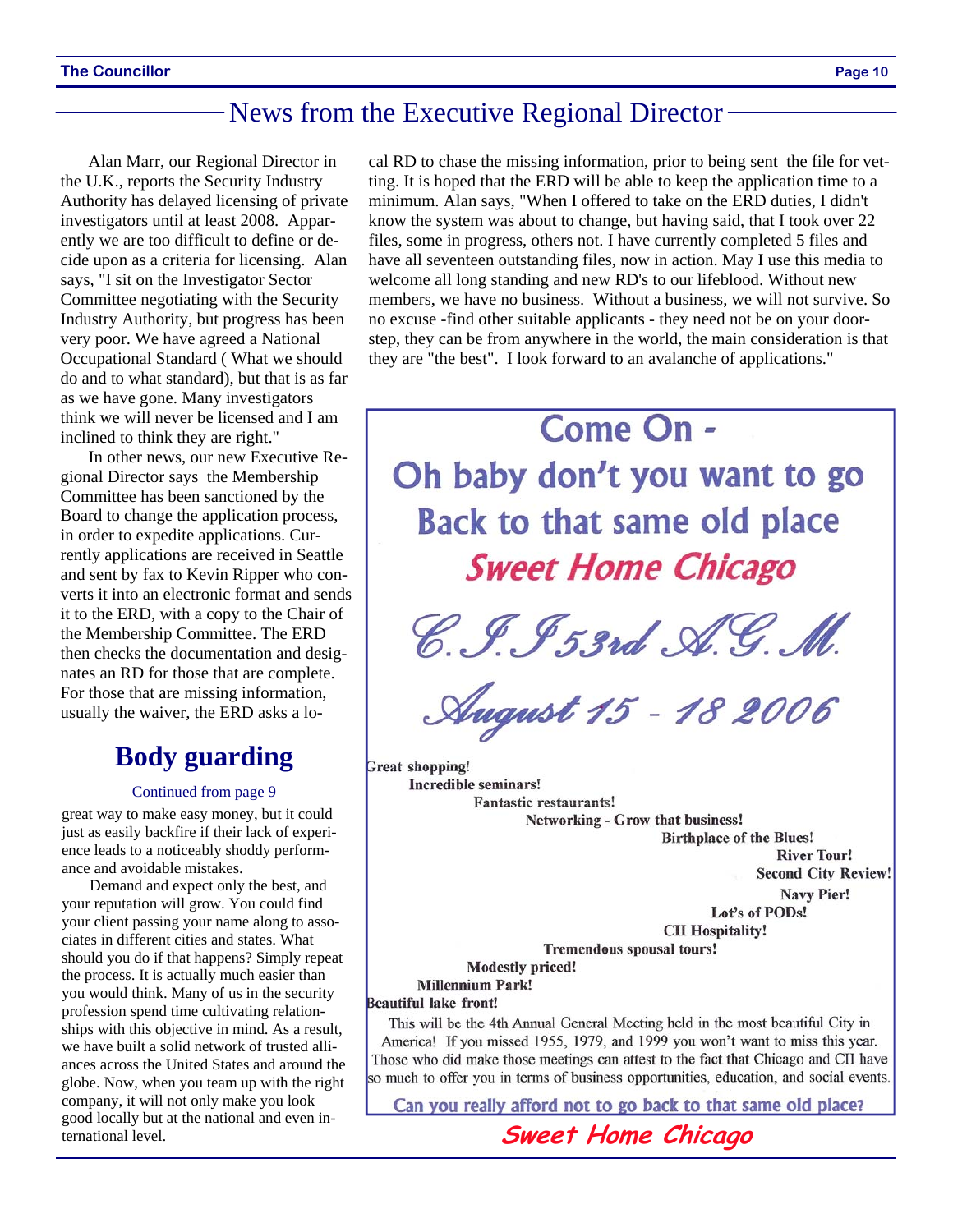#### **Page 11** The Councillor



## *Memories of Singapore*

### **International Councillor Advertising Rates**

#### \*Limit: One advertisement per electronically published edition

| Full Page            |            |            |  |  |
|----------------------|------------|------------|--|--|
| Plan A               | One ad     | $$225$ US  |  |  |
| Plan B               | Three ads  | $$600$ US  |  |  |
| Plan C               | Six ads    | \$1000 US  |  |  |
| Plan D               | Twelve ads | \$1600 US  |  |  |
|                      |            |            |  |  |
| Half Page            |            |            |  |  |
| Plan E               | One ad     | $$125$ US  |  |  |
| Plan F               | Three ads  | \$325 US   |  |  |
| Plan G               | Six ads    | \$600 US   |  |  |
| Plan H               | Twelve ads | $$1050$ US |  |  |
|                      |            |            |  |  |
| Quarter Page         |            |            |  |  |
|                      |            |            |  |  |
| Plan I               | One ad     | \$100 US   |  |  |
| Plan J               | Three ads  | $$250$ US  |  |  |
| Plan K               | Six ads    | $$425$ US  |  |  |
| Plan L               | Twelve ads | \$800 US   |  |  |
|                      |            |            |  |  |
| <b>Business Card</b> |            |            |  |  |
| Plan M               | One ad     | \$50 US    |  |  |
| Plan N               | Three ads  | $$125$ US  |  |  |
| Plan O               | Six ads    | \$200 US   |  |  |
| Plan P               | Twelve ads | \$350 US   |  |  |



### **In Memoriam — Steve Uhrig**

#### *By Ron Troutman*

I learned today that Steve Uhrig of SWS Security passed away Friday. No doubt there are CII members who have conducted business with and/or befriended Steve over the years as he was well known in the security world. For those who did not know Steve personally or professionally, he was a kind and considerate man, a loving husband, a patriot who served his country with honor, well respected within the intelligence community, a mentor, and a wonderful friend. M.L. Shannon will post details to Steve's web site, www.swssec.com, once directed by the family.

*Steve Uhrig of SWS Security was based in Maryland and throughout the years I have been in the investigative business, he was a pleasure to work with on a variety of assignments. He will be missed.* -Joan Beach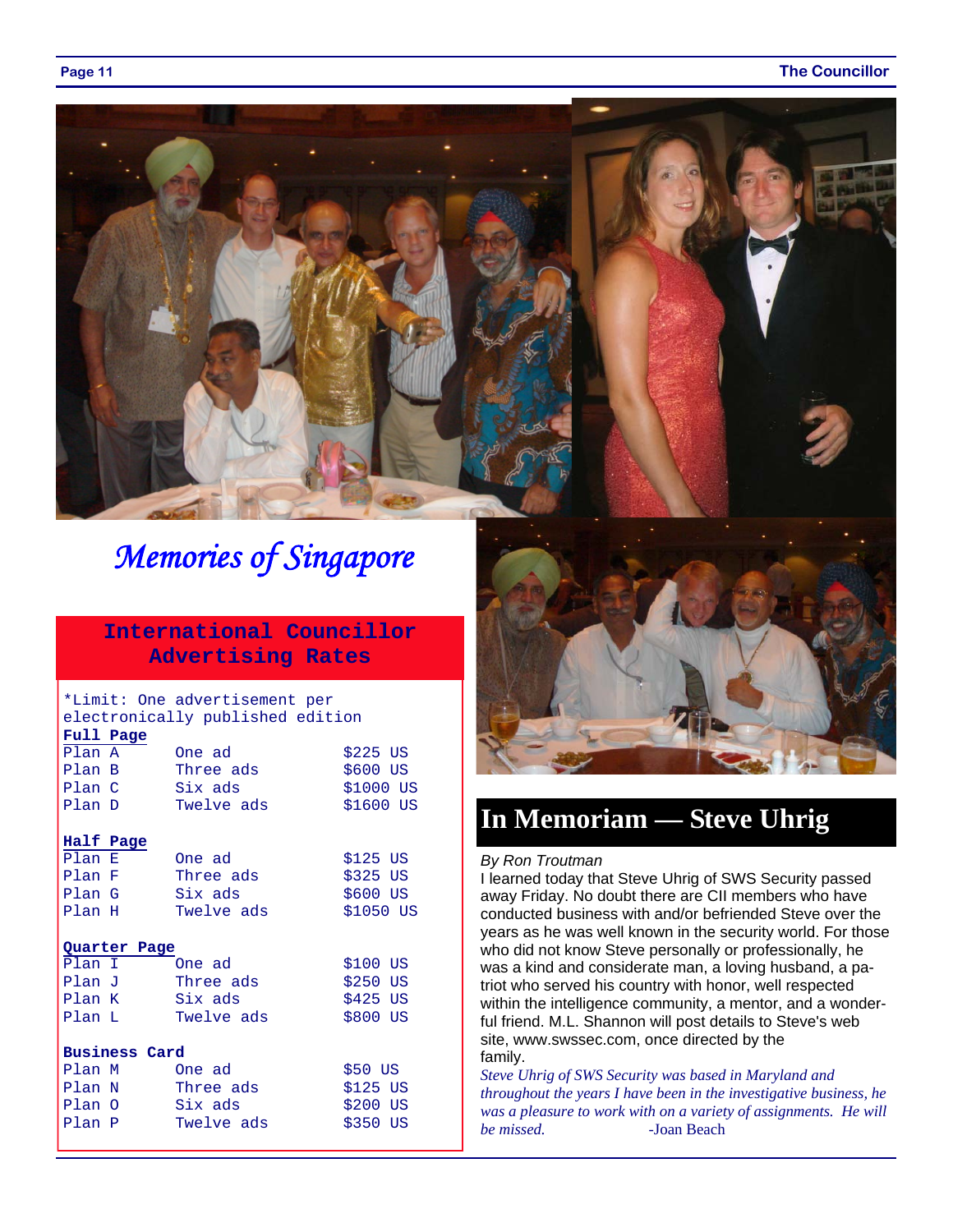### **COSTA RICA SCHOOL PROJECT, INC.**

#### *By Seth Derish*

Longtime private investigator and CII member Seth Derish—with offices in San Francisco, California, and San Jose, Costa Rica—and his wife, Mayela, have begun a project to develop a high school and meeting hall serving four rural communities in the Guanacaste Province of Costa Rica, Central America. Mayela arrived in the United States in 1999 from the small mountain village of Zaragoza, Costa Rica, population 250. She says, "I really had this desire to learn, and when I completed the sixth grade, the nearest school was in the regional capital of Nicoya, which was an hour away from my pueblo. The biggest problem was transportation, as there was no public bus service, and sometimes the road would become impassable during the rainy season." In Zaragoza, the Ministry of Education has almost completed a new primary school, slated to open in December of 2006. However, the village still does not have a secondary or high school. The other ridge top communities of Naranjal, Pueblo Nuevo, and Los Angeles, face the same dilemma. As a result, many of the youth rush down to the overcrowded capital of San Jose in search of stable employment. The "lucky" ones end up with menial jobs earning as little as \$200 per month or find work as unskilled laborers in the tourist industry at the beach. Some work on family farms; however, this is seasonal and diminishing. According to Seth, "As an investigator, I have been seeking facts and worked for social justice since opening my first office in San Francisco in 1978. When I would visit my in-laws'



village of Zaragoza, I was amazed that the country that promotes itself with a 97-percent literacy rate did not have a school for all of these kids. I asked my contacts in the capital, San Jose, the reason for this, and it was the age old reason—money."

Seth contacted the president of the Zaragoza development society, Uriel Perez, and they devised a plan to acquire land on the main square of the village and build a high school and meeting hall.

"The amazing thing about this project is cost," says Derish. "We have an option on a lot that we can purchase for \$16,000 and have developed plans for a school that will cost an additional \$34,000. In the United States, this is what is costs to remodel a kitchen!" All of the labor is being donated.

Uriel Perez cited figures indicating there are potentially 134 students from the four communities that will benefit. He has received conditional approval from the Costa Rican Ministry of Education for the government to provide at least two regular instructors should a school be built.

The new school will be combined with a sorely needed community center serving not only Zaragosa but the neighboring three ridge top communities. Construction plans call for a main schoolroom and meeting hall connected to a smaller classroom with a removable partition, along with a kitchen and public restrooms. Additionally, the school will have computers for online resources that will not only benefit students but provide resources to the coffee farmers in the region.

#### **2006 CII DIRECTORY UPDATES**

To ensure that CII members have current information on reinstated and new members, two updated sections of the 2006 CII Directory are available for download on the CII website. Please print these and insert into your Directory. Click here to download the files: http://www.cii2.org/news/101306.shtml. You will be prompted to enter the CII User Name: ciimember and Password: investigate. Member profiles for these individuals are also available in the online membership directory at http://www.cii2.org/members.shtml. Please feel free to contact our office with any questions. Regards, Grace Dorner

### **Bits and Pieces**

Former Canadian Sandra Stibbards of Corpus Christi, Texas, became an American citizen on June 15, 2006.

 The Southfield, Michigan, residence of Larry Miller, SII, was the scene of a garage fire several months ago. Larry has been living in a hotel for the past several months while a contractor restores his home and office, which were extensively damaged by smoke.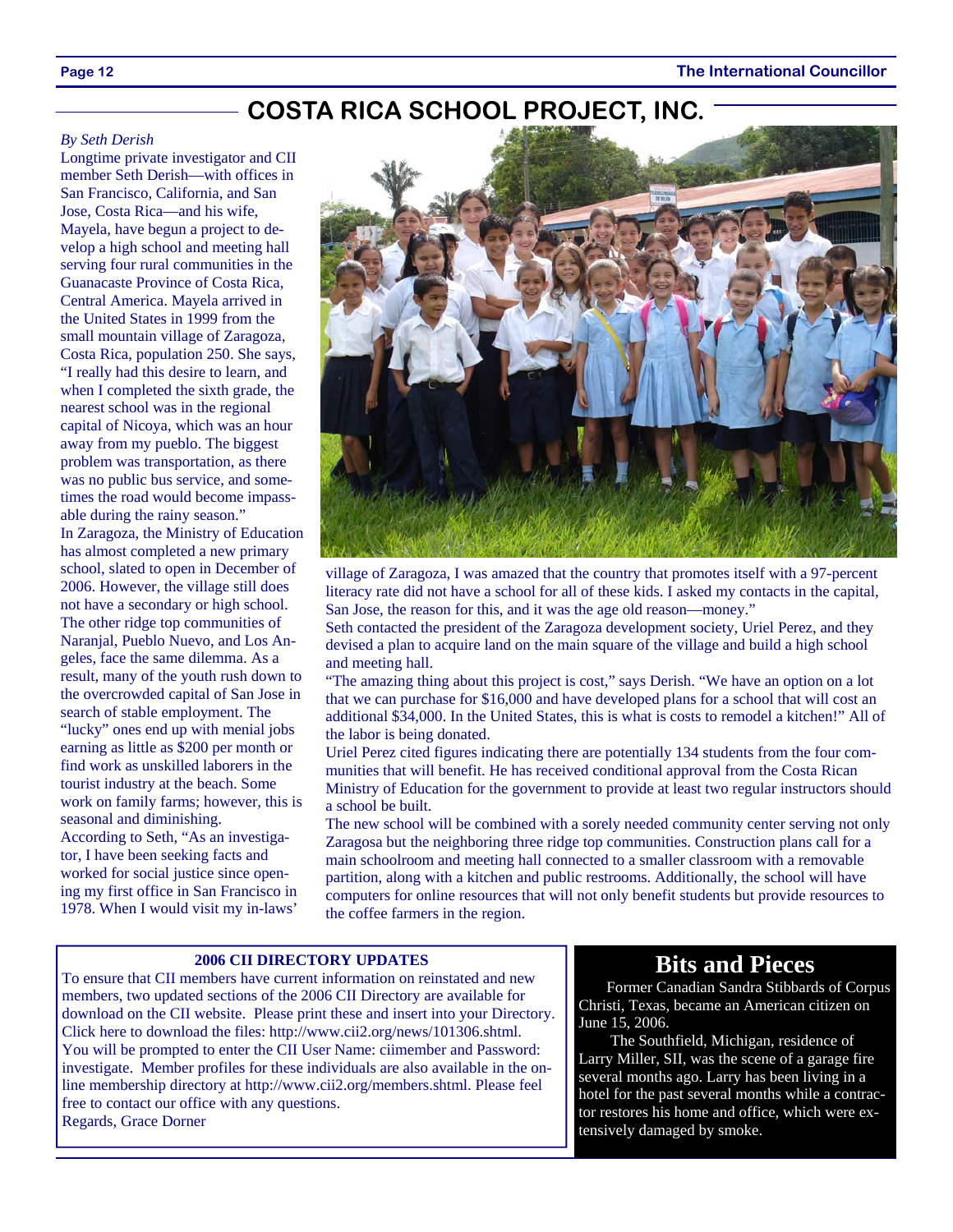# The Computer Corner

### **Windows XP Remote Assistance**

This function allows a conversant computer person to help a neophyte with computer problems much more readily. Basically, it allows someone to see your computer as you are seeing it. In other words, it is as if they are sitting in from of your computer, even though they may be on the other side of the planet. The rules are that you both must be using Windows XP, and the person doing the fixing must be using Windows XP Professional. The person having the computer fixed can be using either XP Home or XP Pro. Here is how to get help.

- 1. Find someone you know and trust that has XP Pro and some computer skills!
- 2. Click on Start/Programs/Remote Assistance.



3. Click on "Invite someone to help you"



### *-By Kevin Rippa*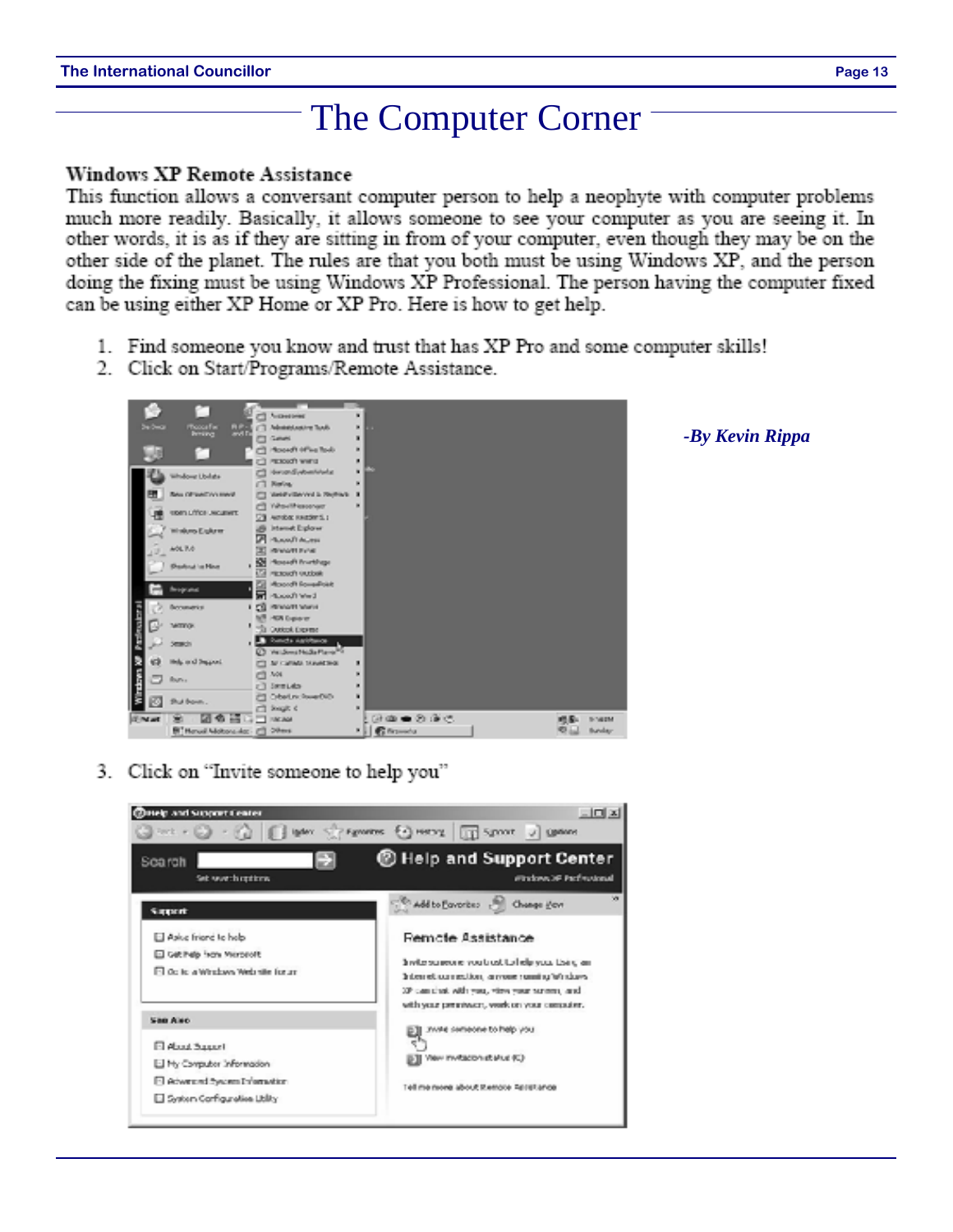### **The International Councillor Page 14**

### **CII — Pending Applicants**

**Alan Bowles**  Bowles Corporate Services Clifton, NJ USA

**Conrad Ceillam**  DNA Services LTD St. Peter Port, Guernsey Channel Islands

**Jungnam Chi**  Providers Korea Seoul, Korea

**Kenneth Cummins**  Capitol Inquiry, Inc. Washington, DC USA

**Cynthia Hetherington**  AON Consulting Pasippany, NJ USA

**Lydia Jäschke**  Indago GmbH Siegon, NRW Germany

**Guang Meng**  Kedun Detective Office Shenyang, Liaoning Province China

**Ramesh Priyolker**  EIPR (India) Limited Mumbai, Maharashtra India

**Kunwar Singh**  Lancers Network Limited New Delhi, Delhi India

**Wai Wong**  Asia Pacific Security Services Limited Kowloon, Hong Kong China Providers Korea Seoul, Korea

### **CII—New Applicants**

**Conrad Ceillam**  DNA Services LTD St. Peter Port, Guernsey, Channel Islands

**Sharad Wadekar**  Securafence Security PVT LTD Pune, Maharashtra, India

**Erica Thomadakis**  MTI Security Consulting Ilioupolis, Greece

### **CII—New Members**

**Christopher Bauer**  Bauer Risk Management Des Plains, Illinois, USA www.rbauerpi.com 847-827-0077

**Eduard Sigrist, C.I.I.**  Aristeed BV Haarlem, NETHERLANDS www.aristeed.com 31 23 527 7070

**Gary Nelson**  True Associates, LLC Portland, OR, USA www.onlinetrue.com 503-228-0098, 503-631-3555

**Jeffrey Williams, C.I.I.**  Orion Support Incorporated Makati City, Metro Manila Philippines www.osi.com.ph

**Stuart Page, C.I.I.**  Page Associates International LTD London, UK www.pageassociates.net 44208 998 8777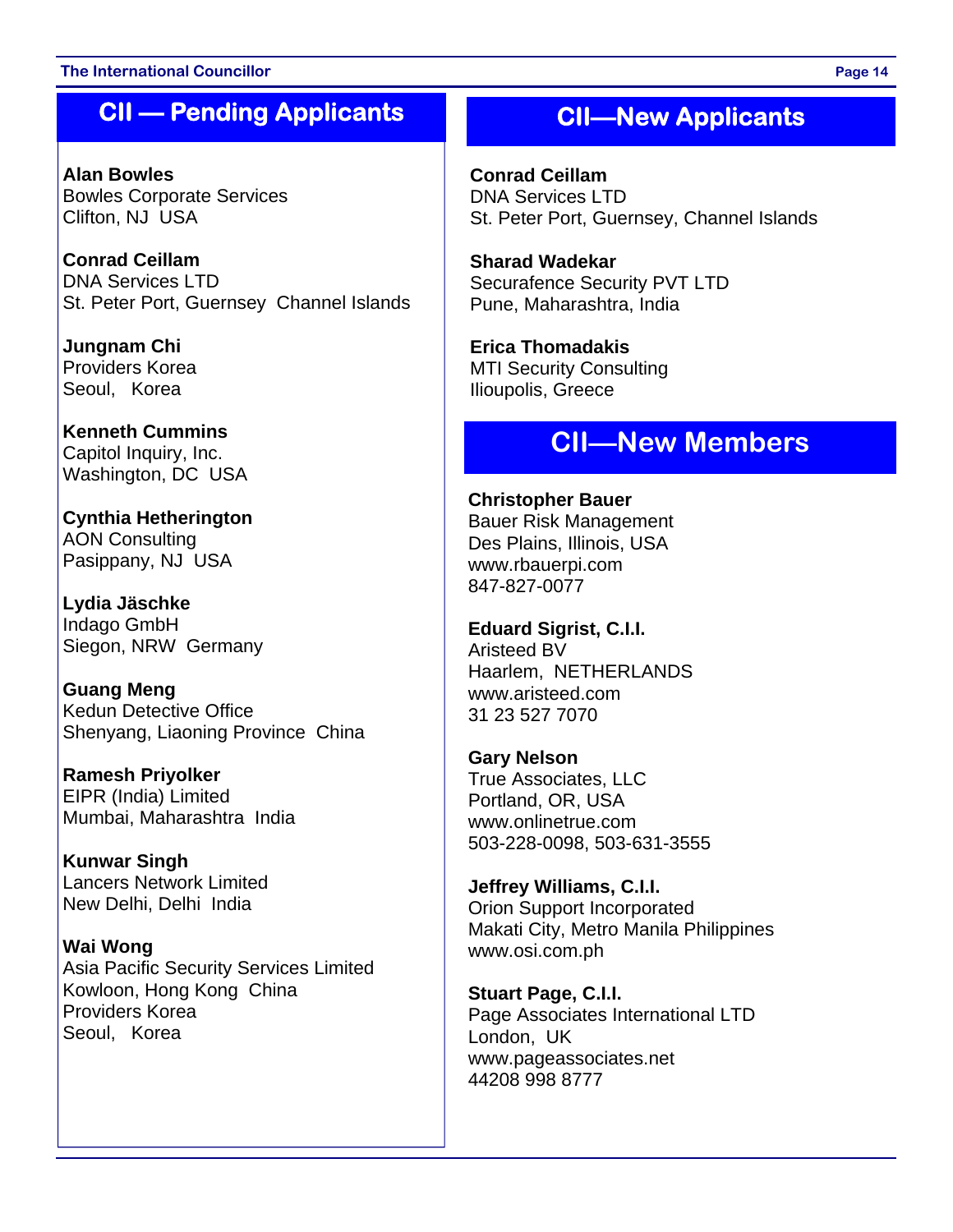**Page 15 The International Councillor** 

## **Regional Directors**

| 01 CANADA EAST                              | Fred Dehmel            | fdehmel@csilimited.com                |  |  |
|---------------------------------------------|------------------------|---------------------------------------|--|--|
| 02 CANADA CENTRAL                           | <b>Brian King</b>      | bking@king-reed.com                   |  |  |
| 03 CANADA WEST                              |                        |                                       |  |  |
| 04 USA NORTHEAST                            | William Sullivan       | $wbs@f-c-s.com$                       |  |  |
| 05 USA SOUTHEAST                            | William Lowrance       | july05@cox.net                        |  |  |
| 07 USA CENTRAL                              | Robert Dudash          | isipi@msn.com                         |  |  |
| 08 USA WEST                                 | Robert Fenech          | pacgold@aol.com                       |  |  |
| 09 AUSTRIA, HUNGARY, SWITZERLAND            | <b>Heinz Rambousek</b> | beran@detektivunion.at                |  |  |
| 10 NETHERLANDS,<br><b>BENELUX COUNTRIES</b> |                        |                                       |  |  |
| 11 CARIBBEAN, SOUTH AMERICA                 | Maurice C. Amres       | geb@solutions2000.net                 |  |  |
| <b>12 CENTRAL AMERICA</b>                   | <b>Brett Mikkelson</b> | brett@bminvestigations.com            |  |  |
| 13 IRELAND, N IRELAND                       | Alan Marr              | alan-marr@jigsaw-services.demon.co.uk |  |  |
| 14 SCOTLAND, ENGLAND                        | Alan Marr              | alan-marr@jigsaw-services.demon.co.uk |  |  |
| 15 SPAIN                                    | Alan Marr              | alan-marr@jigsaw-services.demon.co.uk |  |  |
| <b>16 FRANCE</b>                            | Joel Auribault         | ira@agence-investigations.com         |  |  |
| 17 SCANDINAVIA                              | Jouni Heikkinen        | academic@welho.com                    |  |  |
| 18 BELGIUM                                  | Michel de Kort         | mdk@dekort-partners.be                |  |  |
| 19 GERMANY, E. EUROPE                       | Jurgen F. Hebach       | fritz.cii-berlin@web.de               |  |  |
| $20$ ISRAEL                                 | Jacob Lapid            | lapidim@bezeqint.net                  |  |  |
| 21 INDIA                                    | Ramesh Madan           | goliathint@vsnl.net                   |  |  |
| 22 SINGAPORE, SE ASIA                       | Ponno Kalastree        | p.kalastree@mainguard-intl.com.sg     |  |  |
| 23 HONG KONG                                | Li Fuk Ki              | lifk@hkabc.net                        |  |  |
| 24 CHINA                                    | Hai Yang               | cn@sbcs.com.cn                        |  |  |
| 25 JAPAN, KOREA                             | Kenji Ohara            | mission@olive.ocn.ne.jp               |  |  |
| 26 AUSTRALIA, NEW ZEALAND                   | Rodney Webb            | rtw@mwacorporate.com.au               |  |  |



*The family sedan* 

### **Congratulations Tanya!**

**In September 2006, Tanya DeGenova, passed her CPP exam (Certified Personal Protection Provider) exam sponsored by ASIS. Way to go Tanya!**